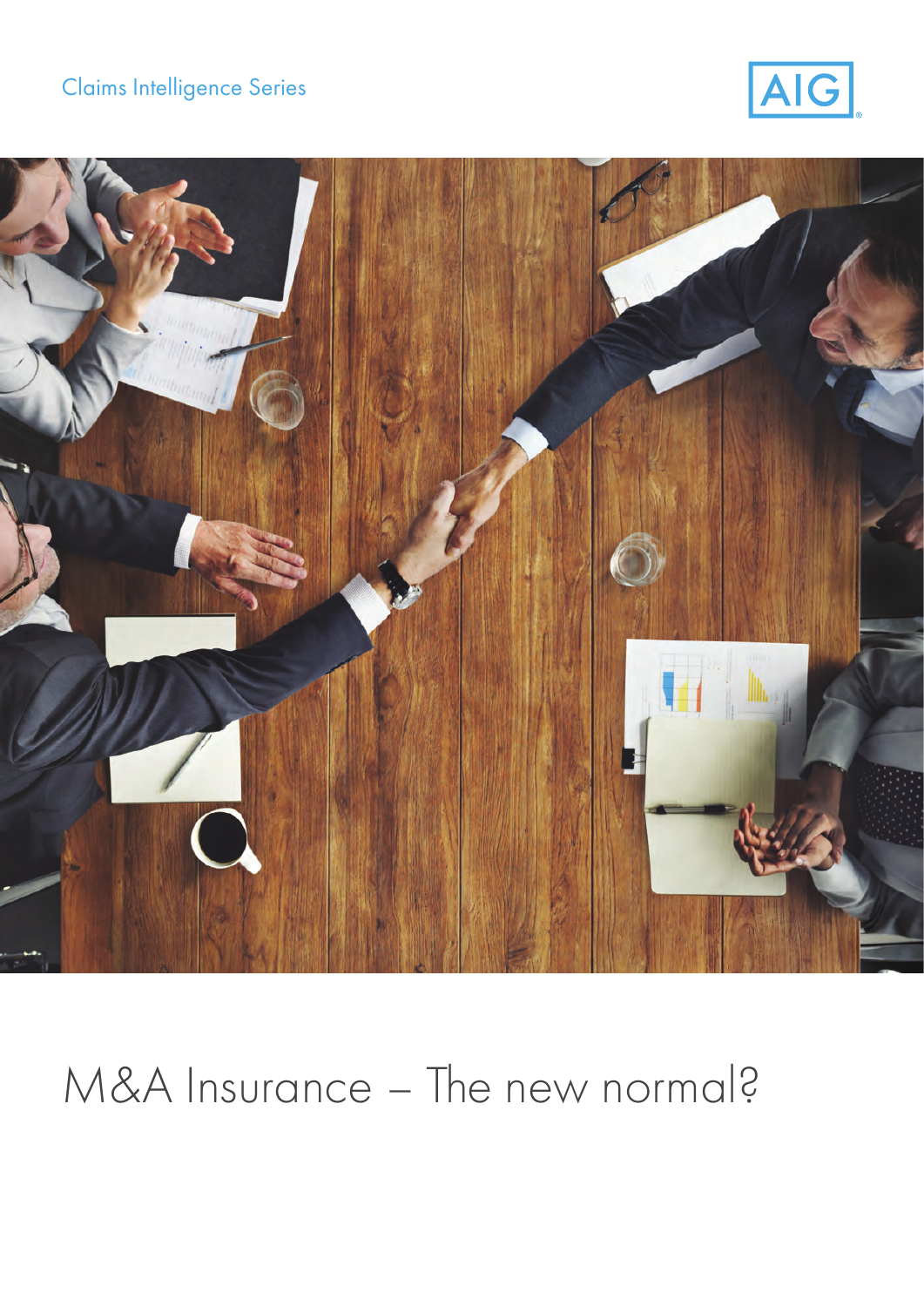This year's analysis of claims on AIG's warranty and indemnity insurance (W&I)<sup>1</sup> demonstrates that claims, both large and small, are likely to be a constant feature in M&A deals going forward. The insights in this report, which is now in its third year, are becoming even more meaningful to dealmakers as AIG's book of business continues to grow and the data bank builds. The claims in this study arise from AIG policies covering deals with a total value of over \$700bn.

With a claims frequency close to one-in-five (19.4%), it is clear that even the most thorough due diligence process can fail to uncover potential sources of dispute and litigation. With the product being used more often as a deal facilitator, there is a growing understanding of how it can respond to a wide range of issues that arise from transactions. Furthermore, new industry breakdowns by breach types this year show which sectors are more prone to some risks, as opposed to others.

"Our aspiration," says Mary Duffy, global head of M&A insurance at AIG, "is that over time – as we build and refine this claims data – it can be used to help clients and their counsel to negotiate better deals. By better understanding where deals get tripped up, they may be able to refine the way they carry out their due diligence."

<sup>1</sup> Usually referred to in the US as representations & warranties insurance (R&W)

#### **At a glance**

- Almost one in five AIG W&I policies received a claim notification – up slightly and in line with last year's results.
- The biggest deals have the highest average claims frequency (24%) and the largest average claims (\$19m), and the size of claims on smaller deals is increasing.
- Breaches vary depending on the specific industry, with compliance with laws being most common for Health & Pharma (31%), financial statements for Financial Services (25%) and Manufacturing (17%), and tax for Technology firms (25%)

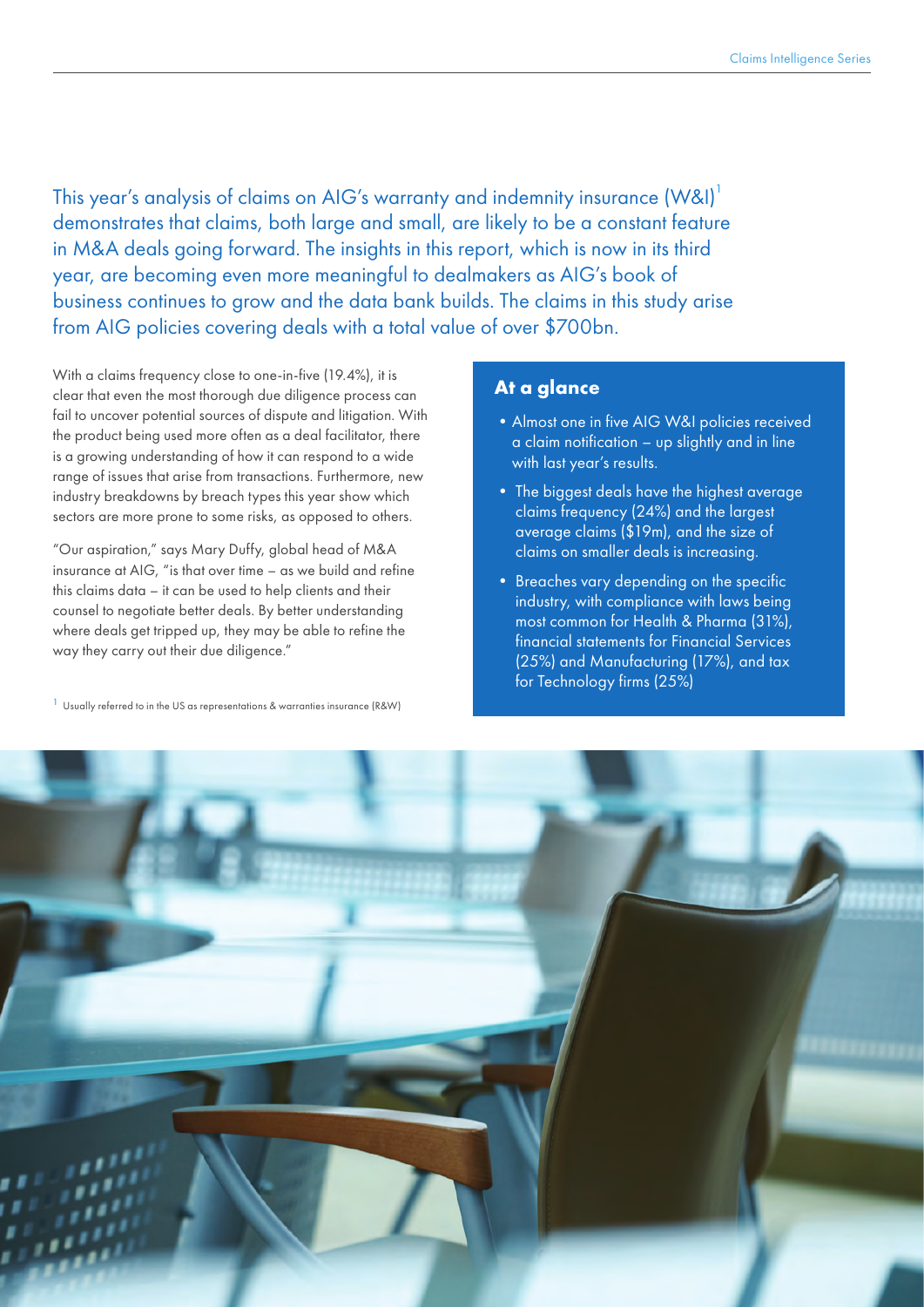#### The M&A Insurance Market

The value of global mergers and acquisitions fell just short of previous years in 2017, but still exceeded \$3tn for the fourth consecutive year. Market participants expected activity to accelerate in 2018, an expectation that appears to have been confirmed as global deal making approached \$900bn by the end of March 2018 – up 18% compared to Q1 2017, as pressure from investors and a search for innovation drove companies towards M&A.<sup>2</sup>

While there are incentives in place for buyers to conduct a thorough due diligence process, increased competition for targets together with demands from investors to deploy capital, produce additional pressure on deal timetables. Cross-border deals that involve multiple jurisdictions are also fraught with complexity, particularly in developing markets. This may be a driver of warranty breaches in Europe, Middle East and Africa (EMEA) and Asia Pacific (APAC), which see a lot of cross-border transactions.

In the prolonged sellers' market, there is naturally pressure to execute transactions quickly. W&I insurance is increasingly seen as a facilitator, helping negotiations proceed more smoothly, particularly in seller auctions or when discussions have stalled. "There's a lot of pressure to get the deal done and sometimes issues are not being identified until post-merger," says Dr. Dennis Froneberg, North Europe M&A manager at AIG.

As dealmakers increasingly rely on W&I insurance, the M&A insurance market will be more focused on the sustainability of the product, as well as consistency and predictability in claims handling. This is where considerations such as carrier experience, financial strength and global reach become increasingly important.

The influx of new M&A insurers into this specialist market is softening rates and broadening coverage. Carriers will therefore need to manage this dynamic carefully if the market is to be sustainable in the long term.

### Coming of age

W&I insurance continues to reflect elements of both severity and frequency, with one in every five policies receiving a claims notification (19.4%). Broken down by deal size, frequency increased year-on-year for the mid-sized and largest deals. "The overall frequency is going up and claims are coming in earlier," observes Duffy.







The claims statistics for policy years 2011-2016 show that the largest claims are made in relation to transactions with a deal size over \$1bn, with 24% of policies written receiving a claim (up from 23% the year before). Frequency has also increased from 18% to 21% for the next largest band of deals (those costing between \$500m and \$1bn).

This is both reflective of AIG's book of business and the inherent complexities of large M&A transactions. It is almost impossible to cover every base for deal sizes that exceed \$500m, comments UK M&A manager Angus Marshall.

"More of the AIG portfolio is made up of larger deals. In our experience, for those larger deals, diligence is far more complicated, costly and more difficult for dealmakers to assimilate – these very practical issues do have a material impact on transaction risks" he says. "So the fact that the study reflects higher breach incidents for the bigger deals is what we would expect to see."

<sup>2</sup> 'Mergermarket Releases 2017 Full Year Global M&A Trend Report.' Mergermarket, 3 Jan 2018 https://www.mergermarket.com/info/mergermarket-releases-2017-full-yearglobal-ma-trend-report; 'Mergermarket Releases Q1 2018 Global M&A Report.' Mergermarket, 4 Apr 2018 https://www.mergermarket.com/info/mergermarket-releases-q1- 2018-global-ma-report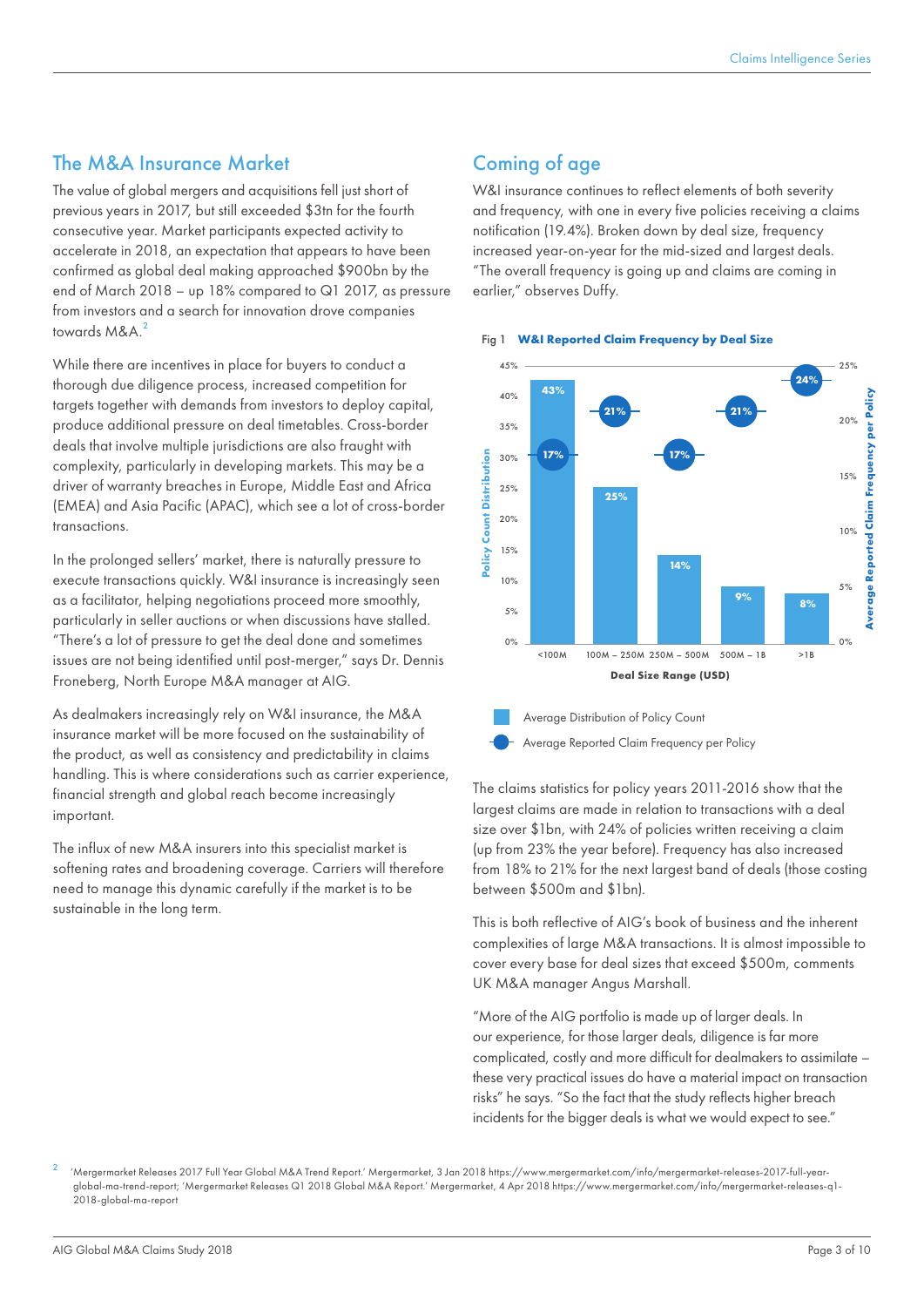

#### Fig 2 **W&I Material Claims – Distribution of Counts and Average Size by Claim Size Band**

Not only do the largest deals bring the highest claims frequency, they also generate the largest claims payouts. While severity is down marginally with an average payout of \$19m versus \$22m a year ago for settlements in excess of \$10m, it is clear the largest claims remain very material. If something goes wrong on these deals, a breach of warranties can be extremely costly.

The incidence of claims in the over \$10m category now account for a larger proportion of AIG's W&I material claims experience at 8% (up from 7% a year ago). And the size of these claims demonstrates the value W&I insurance can provide on large deals, explains Marshall. "A warranty breach on a large deal will often have a multiplied impact on the value of the business – coverage on this basis provides significant comfort to dealmakers that, if something does go wrong, meaningful indemnification is on hand to protect investment value."

Nearly half of all material claims (46%) received by AIG between 2011-2016 are in the mid-sized distribution (payouts of between \$1m to \$10m) with an average settlement of \$4m, up from \$3.5m a year ago. A similar number fall into the smallest category, which saw the average settlement increase from \$300k to \$330k in the same period.

Claims are also being made in a more timely fashion. Overall, 33% of claim notifications are made within the first six months after policy inception, up from 27% a year ago. This reflects the expanding knowledge of the scope of the product and how it responds.



"The claims we're receiving are generally better presented," says Duffy. "It is obvious that the clients and their advisers making the claims have a better understanding of what the policy covers and what the insurer will need to see in order to evaluate the claim effectively. So we're starting to see those first-party loss claims proceed more quickly."

Michael Turnbull, Americas M&A manager at AIG notes that, in a competitive environment, while there is intense pressure to expedite certain deals, clients understand that W&I insurance is not there as a substitute for diligence. "I don't know if we've seen a lot of difference in diligence trends – I think the increased claims frequency is more a function of how people are treating the policy," he says.

In the Americas, 45% of claims are submitted after 12 months, which is when the majority of escrow funds are released. However, there is also a trend whereby notifications are coming in earlier in this market than was the case historically. "That's quite a large difference and probably as a result of people becoming more used to how the product works and seeing that it's paying out," says Turnbull.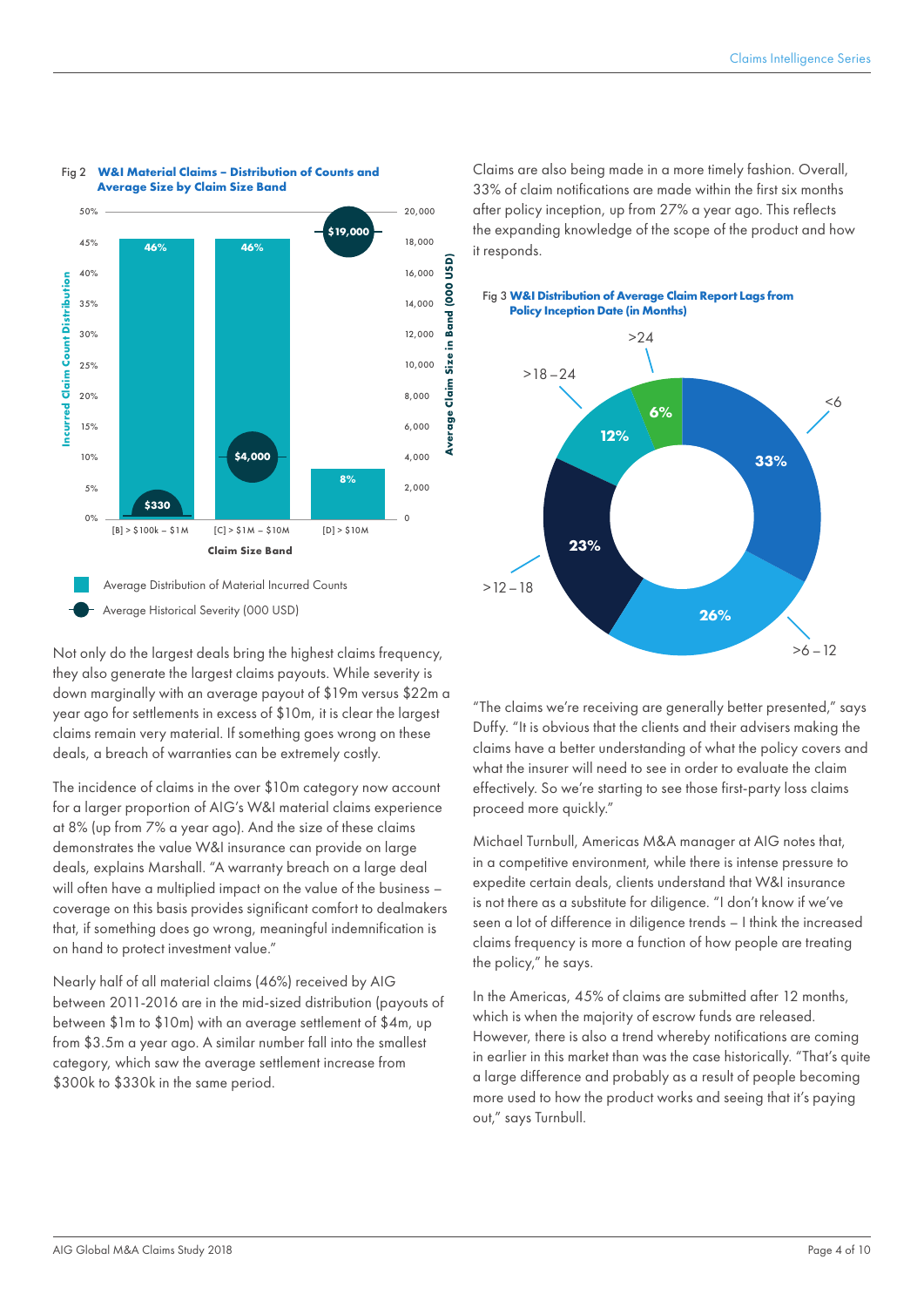## Behind the breaches



Globally, the largest category of breach type is financial statements, but tax remains the biggest driver of reported incidents in EMEA (at 24%), with Germany a significant driving force, according to Dr. Froneberg. "It's no surprise that a large portion of claims in EMEA are related to tax, given how difficult it is to carry out meaningful due diligence in all those different jurisdictions you're operating in across Europe, with no unified tax system ," he explains. Further, Dr. Froneberg adds that "there are countries such as Germany where the respective tax authorities are conducting frequent tax audits on corporates, in which case it is very likely that we receive at least one claim notice related to taxes in such countries".

For Southern Europe, a significantly smaller book of business, increased use of the product comes from a rise in the number of insured deals in the real estate sector, according to María José Cruz, AIG's South Europe manager for M&A. She notes demand for the product is steadily growing and that dealmakers are becoming more sophisticated in their understanding of the role of W&I insurance.

Meanwhile in Asia Pacific, financial statements and material contracts are collectively responsible for nearly half of all notifications. Darren Savage, Asia Pacific M&A manager at AIG observes, "The majority of deals in Asia Pacific are multijurisdictional in nature and so we tend to see complicated contractual arrangements on those deals. That could explain why material contracts claims are more prevalent."

In the Americas, compliance with laws, financial statements and material contracts remain the main drivers of reported incidents (at 18%, 17% and 14% respectively). Turnbull notes that financial statements and material contracts breaches often go hand-inhand on claims notifications from insureds.

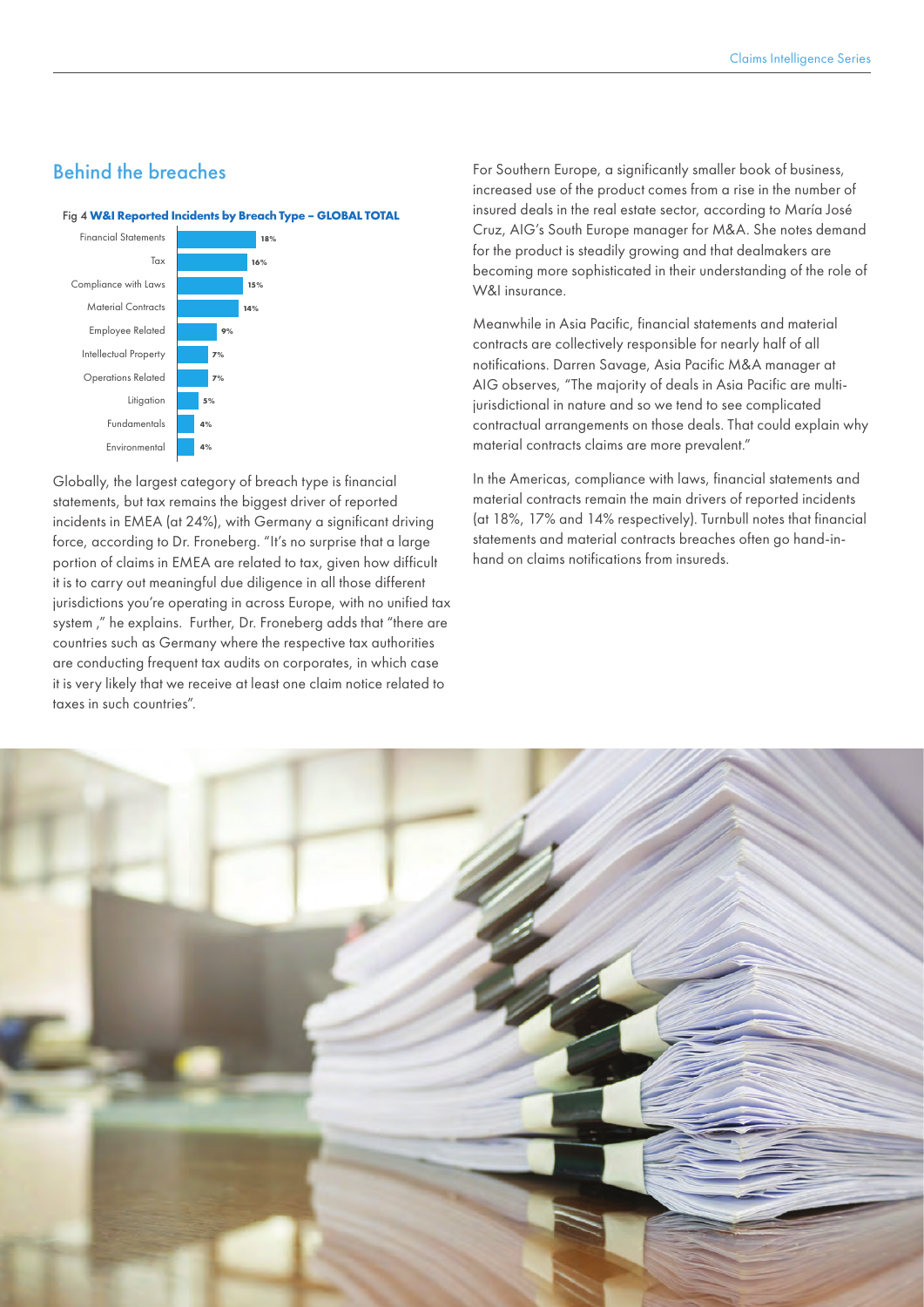## Drilling down by industry

For the first time AIG has released statistics on breach type by industry sector, indicating which sectors are more prone to some risks than others. "We're trying to help clients understand where the risk sits," explains Turnbull.

While the data shows manufacturing companies experience a broad spectrum of breach types, Turnbull is not surprised to see that the most common breach types within manufacturing are financial statements and material contracts. "When you're manufacturing something, you're heavily reliant on key customers and suppliers and so your material contracts are going to be a key part of your business," he explains.

Unsurprisingly, 31% of breach types within the health and pharmaceutical sector relate to compliance with laws, while 19% of breach types within technology deals are in relation to intellectual property. However, the fact that 25% of the reported breaches on technology deals relate to tax may be somewhat unexpected.

This may be a function of the broad geographic reach of many technology companies, implicating a larger number of taxing jurisdictions and increasing the potential for tax liability.

Almost half of the breaches cited on financial services claims relate to either financial statements or material contracts. Compliance with laws comes in at a relatively low 13%, which is perhaps surprising for such a highly regulated industry.

"This additional industry data helps take M&A insurance out of the abstract and into the real world," explains Duffy. "It shows us that many of the issues that sit at the heart of your business – financial statements, compliance, taxation – are the things that will affect your deal in the most material way," she adds. "It tells us that M&A insurance is providing meaningful cover, because we're seeing breaches of warranties that were covered under the policy in respect of those key risks."



#### Fig 5 **W&I Reported Incidents by Breach Type and Industry**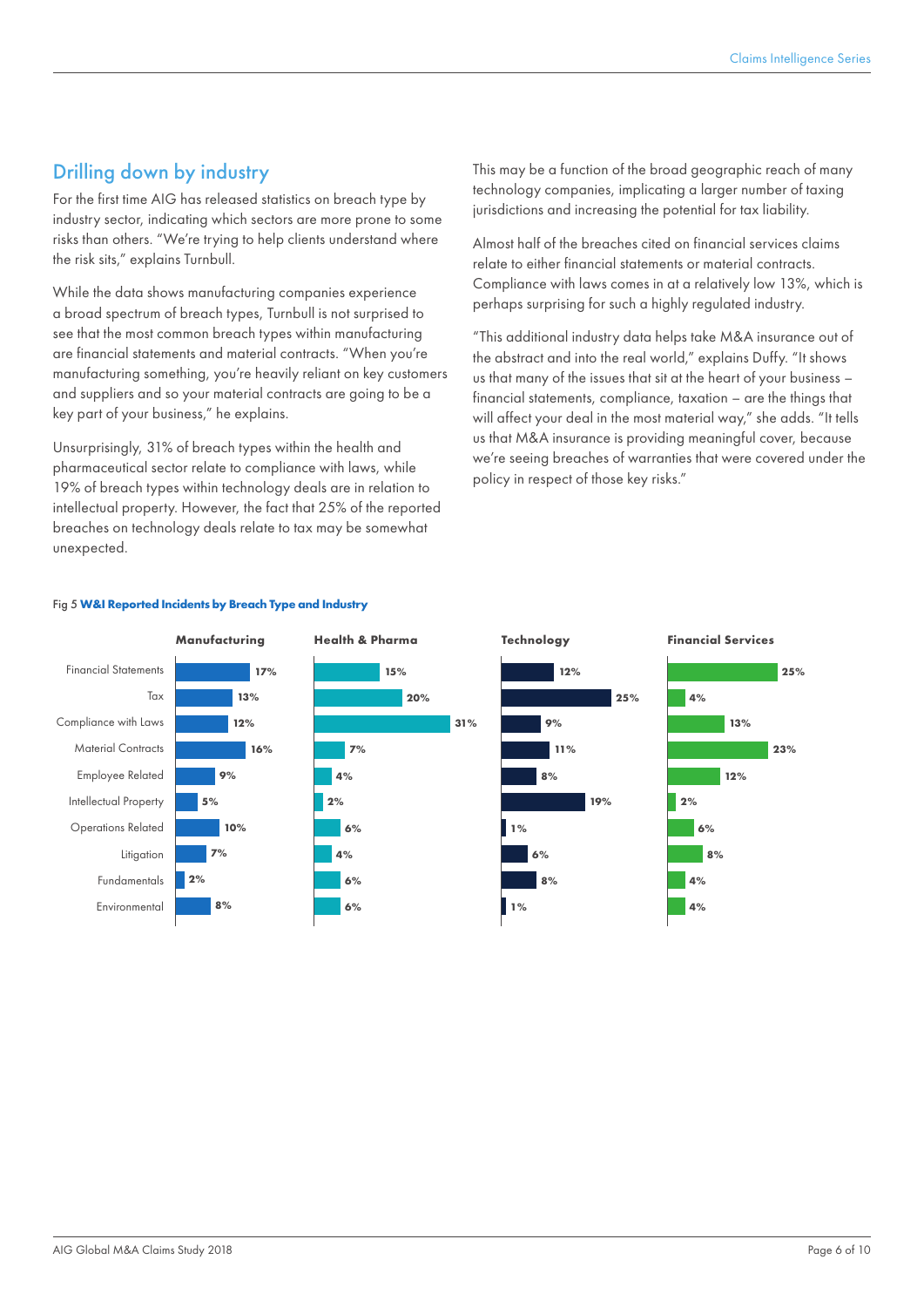## Claims Case Studies

## Tax (APAC)

After acquisition, the insured buyer of an Australian company became aware of the underpayment of historic Goods and Services Tax by the target. This issue was not disclosed by the seller prior to entering into the acquisition agreement, which resulted in the insured buyer over-valuing the target company. The insured buyer was able to settle the historic liability as part of the completion statement. However, due to the manner in which the amounts had been treated in the accounts, the underpayment of the tax also had the effect of inflating earnings before interest, taxes, depreciation, and amortisation (EBITDA), a factor included in determining the purchase price for the business.

The insured claimed various breaches of warranties. AIG investigated the circumstances of the claim and was able to verify the claimed breaches. AIG indemnified the insured for loss suffered as a result of over-paying for the target company, because the inflated revenue impacted the price paid for the target.

## Compliance with Laws (US)

A corporate buyer purchased a W&I policy for the acquisition of a manufacturing company. After the deal closed, federal inspectors shut down the factory of the acquired company for three days on account of regulatory violations. The buyer was required to outsource production and reconfigure the factory. The buyer believed that the company had not been complying with regulatory requirements for some time, the inspection was the result of a prior ongoing regulatory investigation, and the failure to disclose such issues was a breach of the compliance with laws representation in the acquisition agreement. The buyer submitted a claim under the policy for its direct losses, including outsourcing costs and factory improvement costs, and for an increase to its ongoing operating expenses for compliance with regulatory guidelines. The buyer quantified its loss in accordance with the EBITDA multiple it applied in valuing the target company.

AIG retained financial advisors and a regulatory consultant, who worked with the buyer's management team in understanding the issues that caused the representation breach. AIG confirmed that a breach of the compliance with laws representation had occurred and established that the amount of direct losses suffered by the buyer on a multiplied basis was the correct measure of damage. As a result, AIG paid a significant sum to cover all claimed losses incurred by the insured.



## Multiple Breaches (EMEA)

Two years after the acquisition of a pharmaceutical business, a tax audit of the target revealed that the company was not eligible for certain refunds that had been claimed in respect of a tax applied to a key production component. The tax authorities demanded a payment of the relevant tax, together with late payment interest.

The buyers informed the insured sellers and AIG that the relevant circumstances had not been disclosed during the acquisition due diligence process, and so constituted a breach of both tax and compliance with law, licenses and consent warranties. Having evaluated the claim in collaboration with the insured's advisers, AIG was able to confirm coverage in respect of any taxes payable and agreed to cover the legal costs for the proposed appeal of the tax authorities' determination.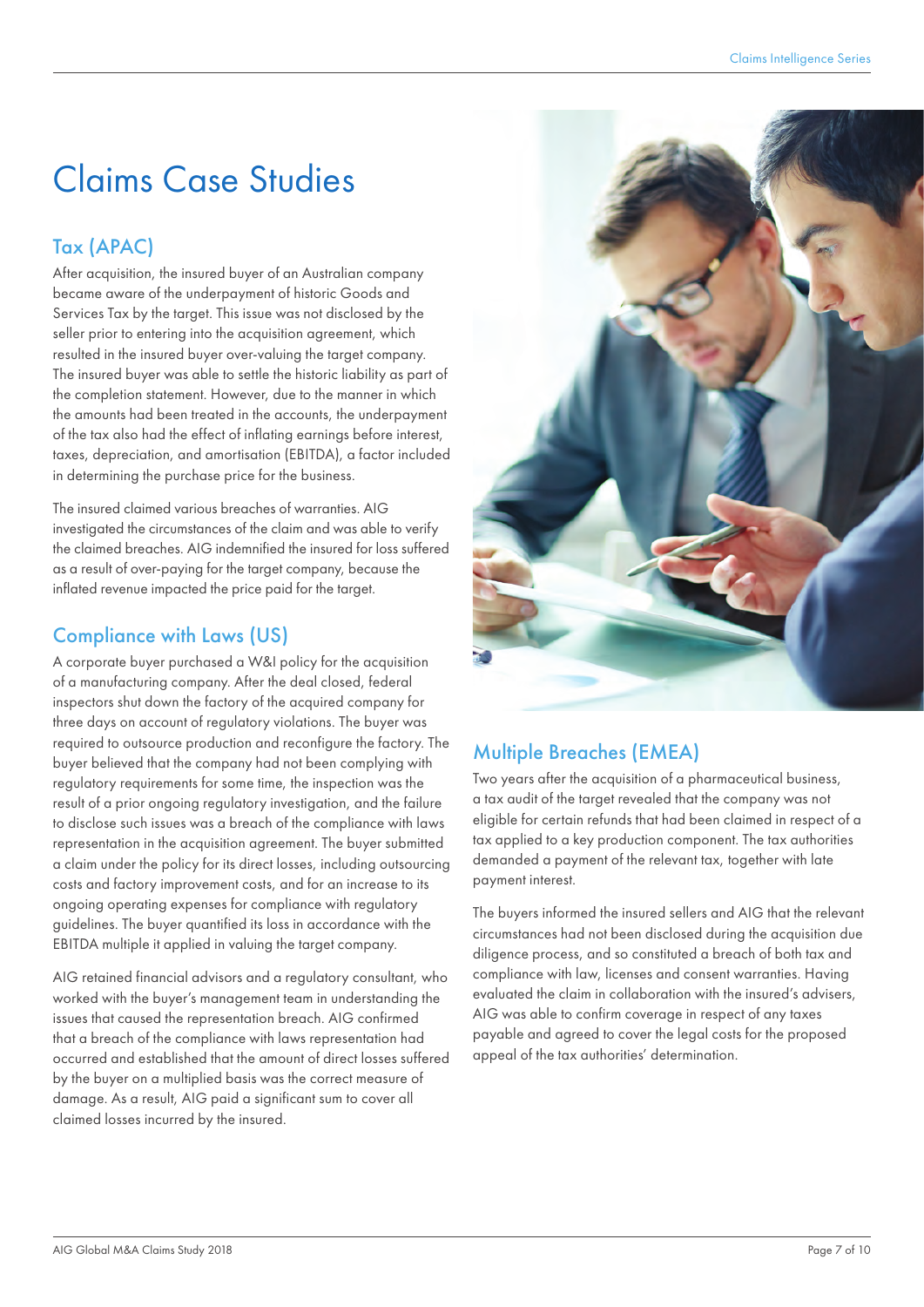

## Methodology

There were more than 400 claims during the study period – spanning policies covering approximately 2,000 deals, worth more than \$700bn in deal value – though the number of material claims was smaller. Policies written during the study period still hold the potential for a claim.

The period reviewed in this report (policies written by AIG between 2011 and 2016) represents a significantly larger pool of transactions than the period prior to 2011, given the growing use of W&I policies on transactions over the past five years. The results should not be considered conclusive with respect to the broader context of all private mergers and acquisitions, as the percentage of deals insured by W&I policies is still relatively small. Nevertheless, the snapshot of W&I claims activity contained in this report provides interesting insights to buyers, sellers, and M&A advisers.

### About AIG's M&A insurance team

AIG has been assisting buyers and sellers with over 3,000 deals insured globally since the late 1990s. The number of deals and the breadth of the portfolio, spanning across geographies, industries, and sectors, uniquely places AIG to share insights into mergers and acquisitions based on observations about the claims made on those policies.

W&I claims can be complex, incorporating difficult issues as diverse as the scope of the warranties insured. When facing a significantly large loss on a transaction, clients do not want their insurance claims handler learning about how a deal works for the first time. AIG has assembled a global network of in-house claims professionals to manage and resolve these types of claim. Made up of experienced professionals located in strategic offices throughout North America, Europe, and Asia Pacific, claims handlers work in partnership with the underwriting team. AIG insureds benefit from dealing with knowledgeable claims handlers who understand the complex nature of W&I claims and can focus on the key issues and bring them to resolution as quickly as possible.